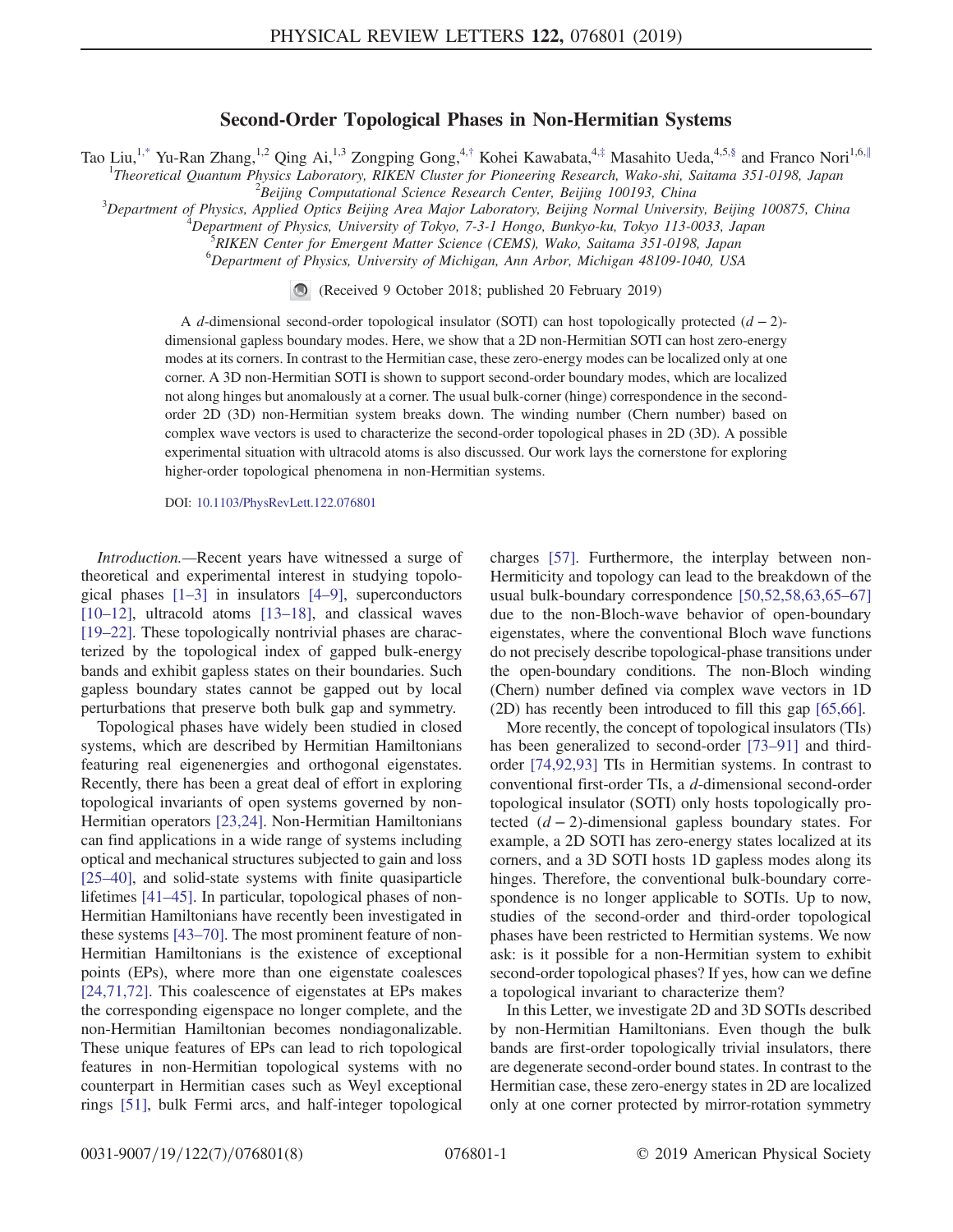and sublattice symmetry. Moreover, the second-order boundary modes in 3D are localized not along the hinges but anomalously at a corner. The winding number (Chern number) characterizes its second-order topological phase in 2D (3D), where the non-Bloch-wave behavior of openboundary eigenstates is included due to the breakdown of the usual bulk-corner (hinge) correspondence in secondorder non-Hermitian systems. The proposed non-Hermitian model can experimentally be realized in ultracold atoms.

<span id="page-1-0"></span>2D SOTI.—We consider a 2D non-Hermitian Hamiltonian  $H_{2D}$  that respects both twofold mirror-rotation symmetry  $\mathcal{M}_{xy}$  and sublattice symmetry S

$$
\mathcal{M}_{xy}H_{2D}(k_x, k_y)\mathcal{M}_{xy}^{-1} = H_{2D}(k_y, k_x),\tag{1}
$$

$$
\mathcal{S}H(k_x, k_y)\mathcal{S}^{-1} = -H(k_x, k_y),\tag{2}
$$

<span id="page-1-6"></span><span id="page-1-1"></span>and  $[S, M_{xy}] = 0$ . Note that the Hermitian counterpart with the same symmetries was investigated in Ref.[\[81\].](#page-6-5) Because of the mirror-rotation symmetry in Eq. [\(1\),](#page-1-0) we can express the Hamiltonian  $H_{2D}$  on the high-symmetry line  $k_x = k_y$  as

$$
U^{-1}H_{2D}(k,k)U = \begin{pmatrix} H_+(k) & 0 \\ 0 & H_-(k) \end{pmatrix}, \tag{3}
$$

where U is a unitary operator, and  $H_{\pm}(k)$  acts on the mirrorrotation subspace. Since  $H_+(k)$  respects sublattice symmetry  $S'$  defined in each mirror-rotation subspace [note that  $S$  in Eq. [\(2\)](#page-1-1) is defined in the entire lattice space], we can define the winding number as follows:

$$
w_{\pm} \coloneqq \oint_{\rm BZ} \frac{dk}{4\pi i} {\rm Tr}\bigg[ \mathcal{S}' H_{\pm}^{-1}(k) \frac{dH_{\pm}(k)}{dk} \bigg]. \eqno(4)
$$

<span id="page-1-5"></span>The topological index that characterizes the second-order topological phases in 2D is given by

$$
w := w_+ - w_-.
$$

<span id="page-1-4"></span>We investigate a concrete model of a 2D SOTI on a square lattice, where each unit cell contains four orbitals and asymmetric particle hopping within each unit cell is introduced, as shown in Fig. [1\(a\).](#page-1-2) The Bloch Hamiltonian is written as

$$
H_{2D} = [t + \lambda \cos(k_x)]\tau_x - [\lambda \sin(k_x) + i\gamma]\tau_y \sigma_z
$$
  
+ 
$$
[t + \lambda \cos(k_y)]\tau_y \sigma_y + [\lambda \sin(k_y) + i\gamma]\tau_y \sigma_x,
$$
 (6)

where we have set the lattice constant  $a_0 = 1$ ,  $\lambda$  is a realvalued intercell hopping amplitude,  $t \pm \gamma$  denote realvalued asymmetric intracell hopping amplitudes, and  $\sigma_i$ and  $\tau_i$  ( $i = x, y, z$ ) are Pauli matrices for the degrees of freedom within a unit cell. The Hamiltonian  $H_{2D}$  can be implemented experimentally using ultracold atoms in

<span id="page-1-2"></span>

FIG. 1. Non-Hermitian SOTI in 2D. (a) Tight-binding representation of the model [Eq. [\(6\)](#page-1-4)] on a square lattice. Each unit cell contains four orbitals (blue solid circles). The orange lines denote intercell coupling, and the red and black lines with arrows represent asymmetric intracell hopping. The dashed lines indicate hopping terms with a negative sign, accounting for a flux of  $\pi$ piercing each plaquette. (b) Schematic illustration of a proposed experimental setup using ultracold atoms [\[94\].](#page-7-0) The primary lattice together with a pair of Raman lasers gives rise to a Hermitian SOTI, where the Raman lasers are used for inducing effective particle hopping. The asymmetric hopping amplitudes are introduced via coherent coupling to a dissipative auxiliary lattice.

optical lattices with engineered dissipation [see Fig. 1(b) and Sec. VIII in the Supplemental Material [\[94\]](#page-7-0) for details]. The Hermitian part of  $H_{2D}(\mathbf{k})$  preserves mirror and fourfold rotational symmetries with  $\mathcal{M}_x = \tau_x \sigma_z$ ,  $\mathcal{M}_y = \tau_x \sigma_x$ , and  $C_4 = [(\tau_x - i\tau_y)\sigma_0 - (\tau_x + i\tau_y)(i\sigma_y)]/2$ . While they are broken by asymmetric hopping,  $H_{2D}$  stays invariant under sublattice symmetry  $S = \tau_z$  and mirror-rotation symmetry  $\mathcal{M}_{xy} = C_4 \mathcal{M}_y$ , and  $[\mathcal{S}, \mathcal{M}_{xy}] = 0$ .

Bulk and edge states.—The upper and lower bands  $E_{\pm}(\mathbf{k})$  of  $H(\mathbf{k})$  are twofold degenerate [\[94\]](#page-7-0), and these bands coalesce at EPs with  $E_{+}(\mathbf{k}_{\text{FP}}) = 0$  for  $t = \pm \lambda \pm \gamma$  or  $\pm \sqrt{\gamma^2 - \lambda^2}$  $\pm \sqrt{\gamma^2 - \lambda^2}$  $\pm \sqrt{\gamma^2 - \lambda^2}$ . Figure 2 shows the complex energy spectra with open and periodic boundaries along the  $x$  and  $y$  directions, respectively. The non-Hermitian system supports gapped complex edge states for  $|t| < |\gamma| + |\lambda|$ , as shown in the red curves in Figs. [2\(a\)](#page-1-3) and [2\(b\)](#page-1-3). On the other hand, for  $|t| > |\gamma| + |\lambda|$ , there are no edge states [see Figs. [2\(c\)](#page-1-3) and  $2(d)$ ]. In spite of their existence, edge states can

<span id="page-1-3"></span>

FIG. 2. Complex energy spectra of the non-Hermitian SOTI described by Eq.  $(6)$  with open boundaries along the x direction and periodic boundaries along the y direction. The edge states (red curves) are gapped for (a),(b)  $t = 0.6$ . No edge states exist for (c),(d)  $t = 2.0$ . An EP exists for  $t = \lambda + \gamma = 1.9$ , where a phase transition occurs. The number of unit cells along the  $x$ direction is  $N = 20$  with  $\lambda = 1.5$  and  $\gamma = 0.4$ .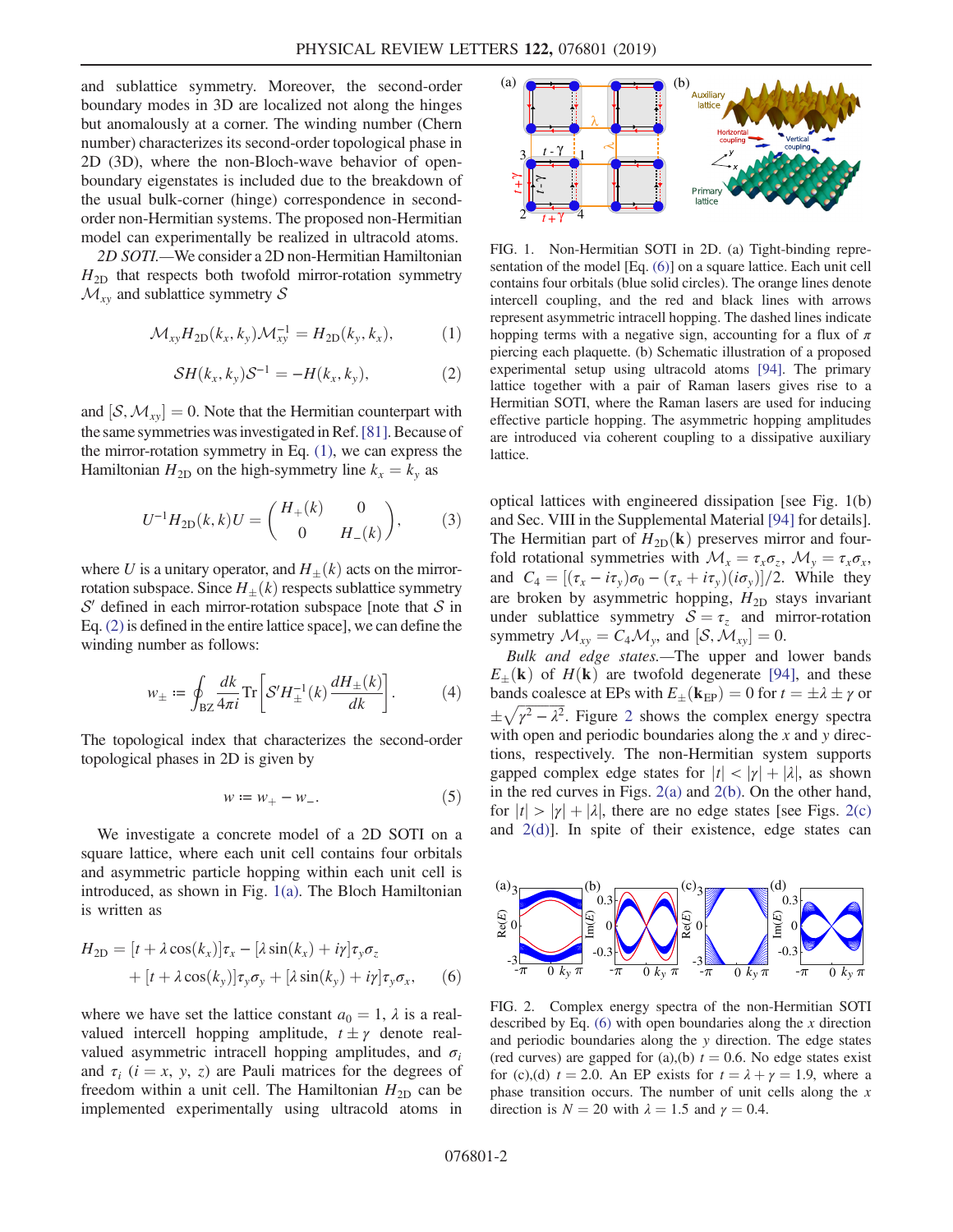<span id="page-2-0"></span>

FIG. 3. Corner states in the non-Hermitian SOTI described by the Hamiltonian (6). (a) Probability density distributions  $\sum_{i=1}^{4} |\phi_{R,i,n}|^2$  (*n* is the index of an eigenstate and *R* specifies a unit cell) of four zero-energy states under the open-boundary condition along the  $x$  and  $y$  directions. The zero-energy modes are localized only at the lower-left corner. (b),(c) Real and imaginary parts of complex eigenenergies around zero energy. The red dots represent eigenenergies of the corner modes. The imaginary parts of the bulk eigenenergies of a finite-size sample vanish over a wide range of parameters. (d) Probability density distribution of a typical bulk state under the open-boundary condition along the  $x$  and  $y$  directions. The bulk state is exponentially localized at the lower-left corner. The number of unit cells is  $20 \times 20$  with  $t = 0.6$ ,  $\lambda = 1.5$ , and  $\gamma = 0.4$ .

continuously be absorbed into bulk bands and therefore are not topologically protected. In fact, the bulk bands are topologically trivial, characterized by zero Chern number (see Sec. I in Ref. [\[94\]\)](#page-7-0) over the entire range of parameters.

*Corner states.*—While the bulk bands of  $H(\mathbf{k})$  are topologically trivial, the system with open-boundary conditions in the  $x$  and  $y$  directions hosts four zero-energy modes at its corners, as shown in Figs. [3\(a\)](#page-2-0)–3(c). Moreover, these zero-energy states are localized only at the lower-left corner [see Fig. [3\(a\)\]](#page-2-0). Note that the midgap modes can be localized at the upper-right corner if the sign of hopping amplitude  $t$  is reversed (see Fig. S1 in Ref. [\[94\]\)](#page-7-0). This midgap-state localization at one corner results from the interplay between the symmetry  $\mathcal{M}_{xy}$  and non-Hermiticity, where each corner mode is a simultaneously topological state of two intersecting nontrivial edges (see Sec. III in Ref. [\[94\]](#page-7-0)). Furthermore, these corner modes are topologically protected against disorder preserving  $\mathcal{M}_{xy}$  symmetry and sublattice symmetry (see Sec. IV in Ref. [\[94\]\)](#page-7-0). Note that when the mirror-rotation symmetry is broken, the midgap modes can be localized at more than one corner, and the sites at which mode localization occurs can be diagnosed by considering the type of asymmetric hopping and non-Hermiticity in non-Hermitian SOTIs (see Sec. V in Ref. [\[94\]](#page-7-0)).

Moreover, the bulk bands of the open-boundary system are considerably different from those of the periodic system. As shown in Figs.  $3(b)$  and  $3(c)$ , the bulk eigenenergies in the case of open boundaries are entirely real over a wide range of system parameters as a consequence of pseudo-Hermiticity of the open-boundary system [\[94\]](#page-7-0), while they are complex in the case of the periodic boundaries. Furthermore, we find that, in contrast to the Hermitian SOTI, the bulk modes are exponentially localized at the lower-left corner due to the non-Hermiticity caused by the asymmetric hopping (see Sec. [VI](#page-3-0) and VII in Ref. [\[94\]](#page-7-0)), as shown in Fig. [3\(d\)](#page-2-0).

Topological index.—The topology of the non-Hermitian Hamiltonian  $H_{2D}$  is characterized by the winding number w [see Eqs. [\(1\)](#page-1-0)–[\(5\)](#page-1-5)]. One of the boundaries of the topologicalphase transition calculated by this index is  $t = \lambda + \gamma = 1.9$ (i.e., one of the EPs) using the parameters in Fig. [2.](#page-1-3) However, numerical calculations for the open-boundary system show that corner states exist only for  $t < \sqrt{\lambda^2 + \gamma^2} \approx 1.55$ . Therefore, this topological index cannot correctly determine the phase boundary between topologically trivial and nontrivial regimes, indicating the breakdown of the usual bulk-corner correspondence in non-Hermitian systems. This breakdown results from the non-Bloch-wave behavior of open-boundary eigenstates of a non-Hermitian Hamiltonian, as studied in first-order topological insulators in Refs. [\[65,66\]](#page-6-2). To figure out this unexpected non-Blochwave behavior, complex wave vectors, instead of real ones, are suggested for defining the topological index of non-Hermitian systems [\[65,66\]](#page-6-2). Here, we generalize this idea to the non-Hermitian SOTI (see Sec. VII in Ref. [\[94\]](#page-7-0) for details). After replacing real wave vectors k with complex ones

$$
\mathbf{k} = (k_x, k_y) \rightarrow \tilde{\mathbf{k}} = (k_x - i \ln(\beta_0), k_y - i \ln(\beta_0)), \quad (7)
$$

with  $\beta_0 = \sqrt{\left\lceil (t-\gamma)/(t+\gamma) \right\rceil}$ , the Hamiltonian  $H_{\pm}$  for  $H_{\text{2D}}$ in Eq. [\(3\)](#page-1-6) has the following forms:

$$
\frac{\tilde{H}_{\pm}}{\sqrt{2}} = (t - \gamma + \lambda \beta_0 e^{ik}) \sigma_{\mp} + \left( t + \gamma + \frac{\lambda}{\beta_0} e^{-ik} \right) \sigma_{\pm}, \qquad (8)
$$

where  $\sigma_{\pm}=(\sigma_{x}\pm i\sigma_{y})/2$ . Note that the location of the midgap corner modes depends on  $\beta_0$ : they are localized at the lower-left corners for  $\beta_0$  < 1, and at the upper-right corners for  $\beta_0 > 1$ . Figure [4\(a\)](#page-2-1) shows the topological-phase diagram. The number of zero-energy corner modes is counted as  $2|w|$ . Furthermore, the phase boundaries are determined by  $t^2 = \lambda^2 + \gamma^2$  and  $t^2 = \gamma^2 - \lambda^2$ , and the phase

<span id="page-2-1"></span>

FIG. 4. Topological phase diagram in the 2D non-Hermitian SOTI for  $\gamma = 0.4$ . The gray regions represent the topologically trivial phase with  $w = 0$ , while the cyan regions represent the second-order topological phase with  $w = -2$  that hosts corner states. The phase boundaries are determined by  $t^2 = \lambda^2 + \gamma^2$ and  $t^2 = \gamma^2 - \lambda^2$ .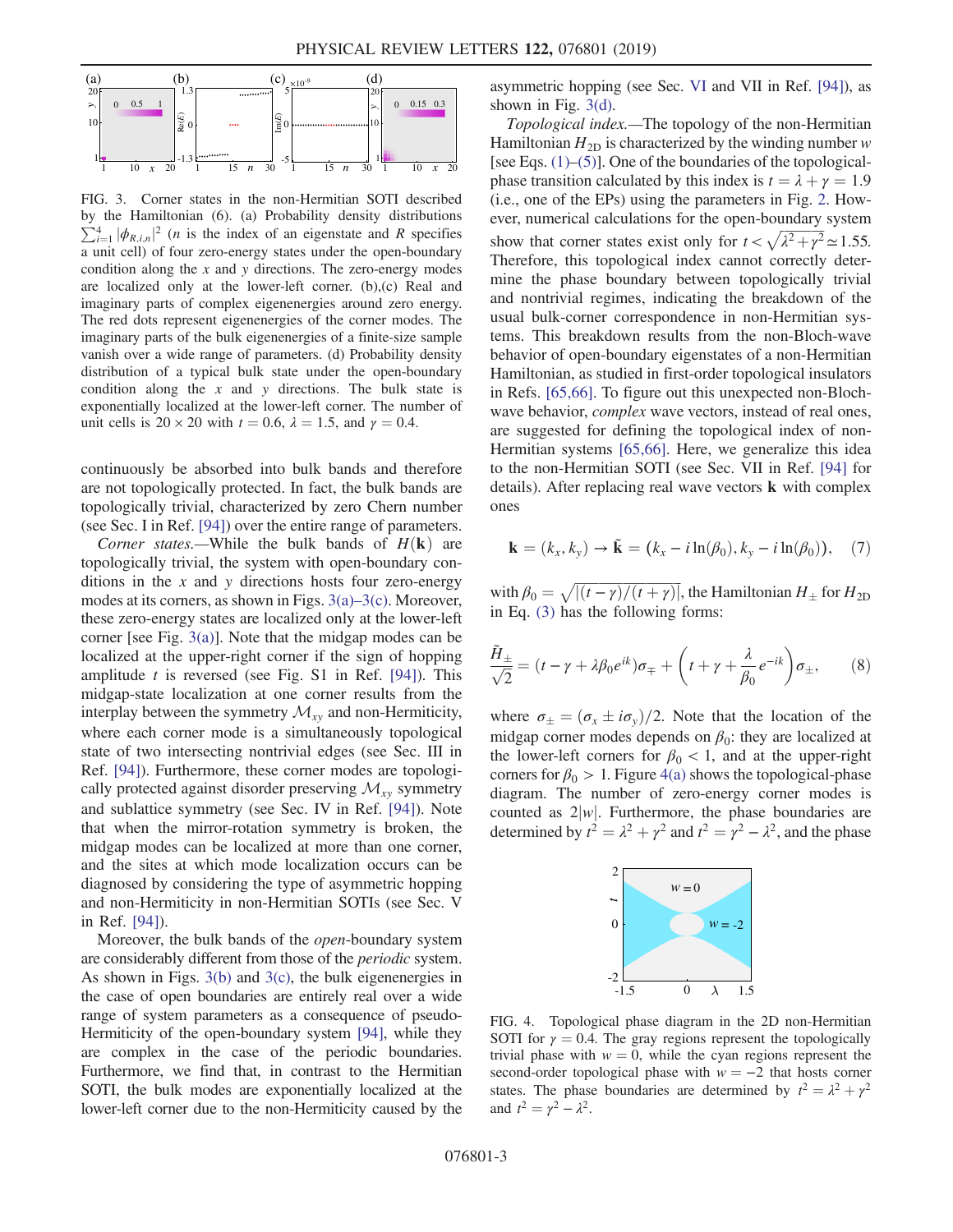diagram contains the trivial phase  $(w = 0)$  and the secondorder topological phase  $(w = -2)$ .

<span id="page-3-1"></span><span id="page-3-0"></span>3D SOTI.—We now consider a 3D non-Hermitian Hamiltonian  $H_{3D}$  that respects twofold mirror-rotation symmetry

$$
\mathcal{M}_{xy}H_{\rm 3D}(k_x,k_y,k_z)\mathcal{M}_{xy}^{-1}=H_{\rm 3D}(k_y,k_x,k_z). \hspace{0.5cm} (9)
$$

<span id="page-3-5"></span>Note that the Hermitian counterpart was investigated in Ref. [\[82\]](#page-6-6). As in the 2D case, due to the mirror-rotation symmetry in Eq. [\(9\),](#page-3-1) we can express the Hamiltonian  $H_{3D}$ along the high-symmetry line  $k_x = k_y$  as

$$
U^{-1}H_{3D}(k,k,k_z)U = \begin{pmatrix} H_+(k,k_z) & 0\\ 0 & H_-(k,k_z) \end{pmatrix}, \qquad (10)
$$

where  $H_+(k, k_z)$  acts on the corresponding mirror-rotation subspace. We can define the Chern number

$$
C_{\pm} := \frac{1}{2\pi} \int_{\text{BZ}} \text{Tr}[dA_{\pm} + iA_{\pm} \wedge A_{\pm}], \tag{11}
$$

<span id="page-3-4"></span>where  $A^{\alpha\beta}_{\pm} = i \langle \chi^{\alpha}_{\pm}(k, k_z) | d\phi^{\beta}_{\pm}(k, k_z) \rangle$  with  $\alpha$  and  $\beta$  taken over the filled bands, and  $\overline{\ket{\phi^{\alpha}_{\pm}}}$  ( $\ket{\chi^{\alpha}_{\pm}}$ ) is a right (left) eigenstate of  $H_+(k, k_z)$ . This formula is a natural generalization of the single-band non-Hermitian Chern number discussed in Ref. [\[53\]](#page-6-7) to multiple bands. Then the topological index that characterizes the second-order topological phases in 3D is

$$
C \coloneqq C_+ - C_-\tag{12}
$$

<span id="page-3-3"></span>We investigate a concrete model of a 3D non-Hermitian SOTI on a cubic lattice described by

$$
H_{3D} = \left(m + t\sum_{i} \cos k_{i}\right)\tau_{z} + \sum_{i} (\Delta_{1} \sin k_{i} + i\gamma_{i})\sigma_{i}\tau_{x} + \Delta_{2}(\cos k_{x} - \cos k_{y})\tau_{y},
$$
\n(13)

where *i* runs over x, y, and z, and  $\gamma_x = \gamma_y = \gamma_0$ . This Hamiltonian  $H_{3D}$  only preserves mirror-rotation symmetry  $\mathcal{M}_{xy}$  (see Sec. IX in Ref. [\[94\]](#page-7-0)).

When the bulk bands of  $H_{3D}$  are gapped and first-order topologically trivial, it does not support gapless surface states, as shown by energy spectra with open boundaries along the y direction in Figs.  $5(a)$  and  $5(b)$ . However, the system with open boundaries in both  $x$  and  $y$  directions hosts fourfold degenerate second-order boundary modes, as shown in Figs.  $5(c)$  and  $5(d)$ . In contrast to the Hermitian case [\[82\]](#page-6-6), these second-order boundary modes under the open-boundary condition along all the directions are localized not along the hinge but anomalously localized at one corner [see Fig.  $5(e)$ ]. This indicates that the usual bulk-hinge correspondence is broken for the 3D non-Hermitian SOTI. Moreover, these second-order boundary modes are only localized at the corners on the  $x = y$  plane due to the mirror-rotation symmetry  $\mathcal{M}_{xy}$  (see Fig. S10 in Ref. [\[94\]](#page-7-0)). In addition, the second-order boundary modes can be localized at more than one corner when the mirror-rotation symmetry is broken or there exists the balanced gain and loss (see Sec. IX in Ref. [\[94\]](#page-7-0)).

<span id="page-3-2"></span>

FIG. 5. Three-dimensional non-Hermitian SOTI described by Eq. [\(13\)](#page-3-3). (a),(b) Complex energy spectrum under the open-boundary condition along the y direction. (c),(d) Complex energy spectrum under the open-boundary condition along the x and y directions. Red curves denote fourfold degenerate second-order boundary modes. (e) Probability density distribution  $|\Phi_{n,R}|^2$  (*n* is the index of an eigenstate and  $R$  specifies a lattice site) of midgap modes with open boundaries along the  $x$ ,  $y$ , and  $z$  directions. The midgap states (with eigenenergies of 0.035) are localized only at one corner. The number of unit cells is  $20 \times 20 \times 30$  with  $t = 1$ ,  $\gamma_0 = 0.7$ ,  $\gamma_z = -0.2$ ,  $m = -2$ ,  $\Delta_1 = 1.2$ , and  $\Delta_2 = 1.2$ . (f) Second-order topological-phase diagram characterized by the nonzero Chern number.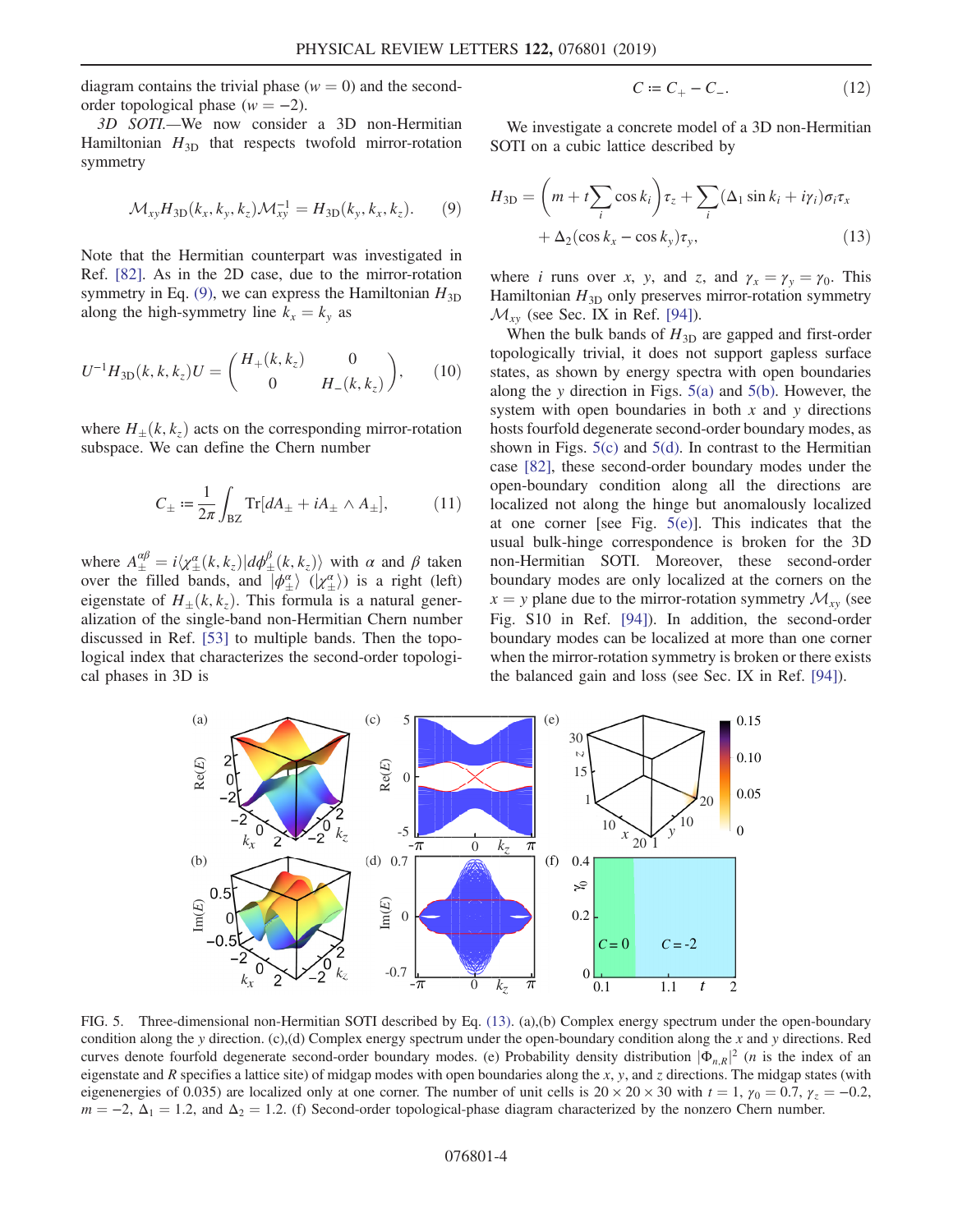Because of mirror-rotation symmetry, the second-order topological phase in 3D can be characterized by the Chern number C [see Eqs.  $(9)$ – $(12)$ ]. To generalize the bulkboundary correspondence in 3D non-Hermitian SOTIs, we take into account the exponential-decay behavior of non-Hermitian eigenstates with open boundaries along all the directions. After considering a low-energy continuum model of the Hamiltonian  $H_{3D}$  to capture the essential physics of the 3D non-Hermitian SOTI with analytical results, and replacing real wave vectors k with complex ones (see Sec. IX in Ref. [\[94\]](#page-7-0) for details), the Hamiltonian  $H_{\pm}$  for  $H_{3D}$  in Eq. [\(10\)](#page-3-5) can be expressed as

$$
\bar{H}_{\pm}(k, k_z) = -\left[m + 3t - t(k - i\alpha_0)^2 - \frac{t}{2}(k_z - i\alpha_z)^2\right]\sigma_z
$$
  

$$
\pm \sqrt{2}[\Delta_1(k - i\alpha_0) + i\gamma_0]\sigma_y
$$
  

$$
-\Delta_1(k_z - i\alpha_z)\sigma_x,
$$
 (14)

where

$$
\alpha_0 = \frac{\gamma_0}{\Delta_1}
$$
, and  $\alpha_z = \frac{\gamma_z}{\Delta_1}$ . (15)

Figure [5\(f\)](#page-3-2) shows the topological-phase diagram, where the second-order topological phases are characterized by the nonzero Chern number ( $C = -2$ ). The number of hinge states is counted as  $2|C|$ .

Conclusions.—In this Letter, we have analyzed 2D and 3D SOTIs in the presence of non-Hermiticity. In spite of their first-order topologically trivial bulk bands, secondorder boundary modes exist in both 2D and 3D SOTIs. In contrast to the Hermitian cases, the midgap states in 2D are localized only at one corner protected by mirror-rotation symmetry and sublattice symmetry, and the second-order boundary modes are anomalously localized at a corner in 3D. The winding number (Chern number) defined by complex wave vectors is used to determine their secondorder topological phases in 2D (3D). An experimental realization with ultracold atoms is also discussed. Our study provides a framework to explore richer non-Hermitian physics in higher-order topological phases.

T. L. thanks James Jun He for discussions, and Yi Peng for technical assistance. T. L. acknowledges support from a JSPS Postdoctoral Fellowship (P18023). Y. R. Z. was partially supported by China Postdoctoral Science Foundation (Grant No. 2018M640055). Z. G. was supported by MEXT. K. K. acknowledges support from the JSPS through the Program for Leading Graduate Schools (ALPS). M. U. acknowledges support by KAKENHI Grant No. JP18H01145 and a Grant-in-Aid for Scientific Research on Innovative Areas "Topological Materials Science (KAKENHI Grant No. JP15H05855) from the JSPS. F. N. is supported in part by the: MURI Center for Dynamic Magneto-Optics via the Air Force Office of Scientific Research (AFOSR) (Grant No. FA9550-14-1-0040), Army Research Office (ARO) (Grant No. W911NF-18-1-0358), Asian Office of Aerospace Research and Development (AOARD) (Grant No. FA2386-18-1-4045), Japan Science and Technology Agency (JST) (Q-LEAP program, ImPACT program, and CREST Grant No. JPMJCR1676), JSPS (JSPS-RFBR Grant No. 17-52-50023, and JSPS-FWO Grant No. VS.059.18N), RIKEN-AIST Challenge Research Fund, and the John Templeton Foundation.

Note added.—After this work was submitted, a related preprint [\[108\]](#page-7-1) appeared, which focuses on the interplay between topological modes and skin boundary modes induced by nonreciprocity in non-Hermitian higher-order topological phases.

<span id="page-4-2"></span><span id="page-4-1"></span><span id="page-4-0"></span>[\\*](#page-0-0) tao.liu@riken.jp [†](#page-0-0) gong@cat.phys.s.u-tokyo.ac.jp [‡](#page-0-0) kawabata@cat.phys.s.u-tokyo.ac.jp [§](#page-0-0) ueda@phys.s.u-tokyo.ac.jp [∥](#page-0-0) fnori@riken.jp

- <span id="page-4-5"></span><span id="page-4-4"></span><span id="page-4-3"></span>[1] M. Z. Hasan and C. L. Kane, Colloquium: Topological insulators, [Rev. Mod. Phys.](https://doi.org/10.1103/RevModPhys.82.3045) 82, 3045 (2010).
- [2] X. L. Qi and S. C. Zhang, Topological insulators and superconductors, [Rev. Mod. Phys.](https://doi.org/10.1103/RevModPhys.83.1057) 83, 1057 (2011).
- [3] C. K. Chiu, J. C. Y. Teo, A. P. Schnyder, and S. Ryu, Classification of topological quantum matter with symmetries, [Rev. Mod. Phys.](https://doi.org/10.1103/RevModPhys.88.035005) 88, 035005 (2016).
- <span id="page-4-6"></span>[4] F. D. M. Haldane, Model for a Quantum Hall Effect Without Landau Levels: Condensed-Matter Realization of the "Parity Anomaly", [Phys. Rev. Lett.](https://doi.org/10.1103/PhysRevLett.61.2015) 61, 2015 (1988).
- [5] C. L. Kane and E. J. Mele,  $Z_2$  Topological Order and the Quantum Spin Hall Effect, [Phys. Rev. Lett.](https://doi.org/10.1103/PhysRevLett.95.146802) 95, 146802  $(2005)$ .
- [6] B. A. Bernevig, T. L. Hughes, and S. C. Zhang, Quantum spin Hall effect and topological phase transition in HgTe quantum wells, Science 314[, 1757 \(2006\)](https://doi.org/10.1126/science.1133734).
- [7] M. König, S. Wiedmann, C. Brüne, A. Roth, H. Buhmann, L. W. Molenkamp, X. L. Qi, and S. C. Zhang, Quantum spin Hall insulator state in HgTe quantum wells, [Science](https://doi.org/10.1126/science.1148047) 318[, 766 \(2007\)](https://doi.org/10.1126/science.1148047).
- [8] J. E. Moore and L. Balents, Topological invariants of timereversal-invariant band structures, [Phys. Rev. B](https://doi.org/10.1103/PhysRevB.75.121306) 75, 121306 [\(2007\).](https://doi.org/10.1103/PhysRevB.75.121306)
- [9] H. Zhang, C. X. Liu, X. L. Qi, X. Dai, Z. Fang, and S. C. Zhang, Topological insulators in  $Bi_2Se_3$ ,  $Bi_2Te_3$  and  $Sb<sub>2</sub>Te<sub>3</sub>$  with a single Dirac cone on the surface, [Nat.](https://doi.org/10.1038/nphys1270) Phys. 5[, 438 \(2009\).](https://doi.org/10.1038/nphys1270)
- <span id="page-4-7"></span>[10] J. Alicea, New directions in the pursuit of Majorana fermions in solid state systems, [Rep. Prog. Phys.](https://doi.org/10.1088/0034-4885/75/7/076501) 75, [076501 \(2012\).](https://doi.org/10.1088/0034-4885/75/7/076501)
- [11] C. W. J. Beenakker, Search for Majorana fermions in superconductors, [Annu. Rev. Condens. Matter Phys.](https://doi.org/10.1146/annurev-conmatphys-030212-184337) 4, [113 \(2013\)](https://doi.org/10.1146/annurev-conmatphys-030212-184337).
- [12] M. Sato and Y. Ando, Topological superconductors: A review, [Rep. Prog. Phys.](https://doi.org/10.1088/1361-6633/aa6ac7) 80, 076501 (2017).
- <span id="page-4-8"></span>[13] M. Aidelsburger, M. Lohse, C. Schweizer, M. Atala, J. T. Barreiro, S. Nascimbène, N. R. Cooper, I. Bloch, and N. Goldman, Measuring the Chern number of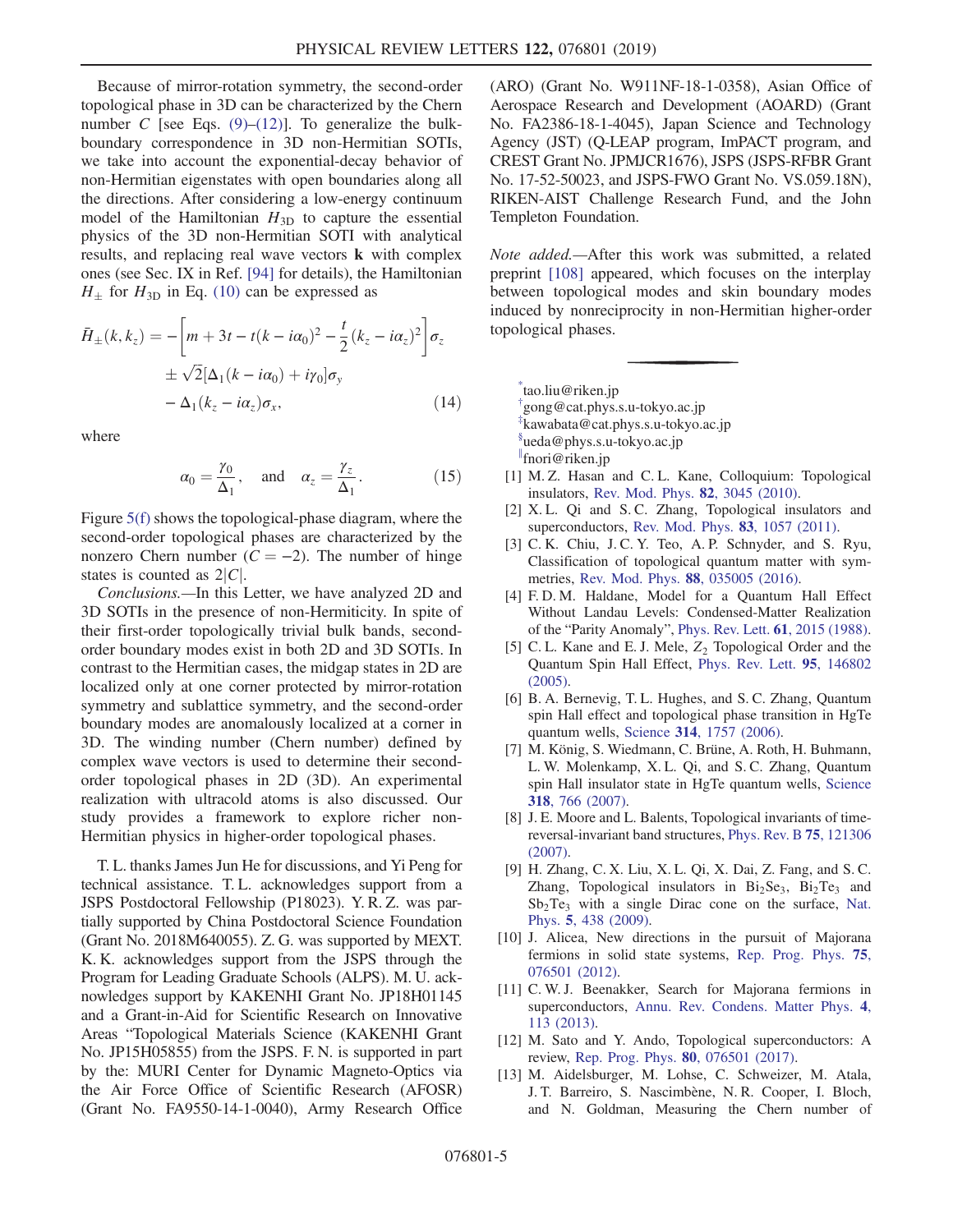Hofstadter bands with ultracold bosonic atoms, [Nat. Phys.](https://doi.org/10.1038/nphys3171) 11[, 162 \(2015\)](https://doi.org/10.1038/nphys3171).

- [14] G. Jotzu, M. Messer, R. Desbuquois, M. Lebrat, T. Uehlinger, D. Greif, and T. Esslinger, Experimental realization of the topological Haldane model with ultracold fermions, [Nature \(London\)](https://doi.org/10.1038/nature13915) 515, 237 (2014).
- [15] M. Lohse, C. Schweizer, O. Zilberberg, M. Aidelsburger, and I. Bloch, A Thouless quantum pump with ultracold bosonic atoms in an optical superlattice, [Nat. Phys.](https://doi.org/10.1038/nphys3584) 12, 350 [\(2016\).](https://doi.org/10.1038/nphys3584)
- [16] S. Nakajima, T. Tomita, S. Taie, T. Ichinose, H. Ozawa, L. Wang, M. Troyer, and Y. Takahashi, Topological Thouless pumping of ultracold fermions, Nat. Phys. 12[, 296 \(2016\).](https://doi.org/10.1038/nphys3622)
- [17] N. Goldman, J.C. Budich, and P. Zoller, Topological quantum matter with ultracold gases in optical lattices, Nat. Phys. 12[, 639 \(2016\).](https://doi.org/10.1038/nphys3803)
- [18] N. R. Cooper, J. Dalibard, and I. B. Spielman, Topological bands for ultracold atoms, [arXiv:1803.00249](http://arXiv.org/abs/1803.00249) [Rev. Mod. Phys. (to be published)].
- <span id="page-5-0"></span>[19] A. B. Khanikaev, S. H. Mousavi, W. K. Tse, M. Kargarian, A. H. MacDonald, and G. Shvets, Photonic topological insulators, Nat. Mater. 12[, 233 \(2013\).](https://doi.org/10.1038/nmat3520)
- [20] L. Lu, J. D. Joannopoulos, and M. Soljačić, Topological photonics, Nat. Photon. 8[, 821 \(2014\).](https://doi.org/10.1038/nphoton.2014.248)
- [21] R. Süsstrunk and S. D. Huber, Observation of phononic helical edge states in a mechanical topological insulator, Science 349[, 47 \(2015\)](https://doi.org/10.1126/science.aab0239).
- [22] A. B. Khanikaev and G. Shvets, Two-dimensional topological photonics, [Nat. Photonics](https://doi.org/10.1038/s41566-017-0048-5) 11, 763 (2017).
- <span id="page-5-1"></span>[23] C. M. Bender and S. Boettcher, Real Spectra in Non-Hermitian Hamiltonians Having PT Symmetry, [Phys.](https://doi.org/10.1103/PhysRevLett.80.5243) Rev. Lett. 80[, 5243 \(1998\)](https://doi.org/10.1103/PhysRevLett.80.5243).
- <span id="page-5-5"></span>[24] C. M. Bender, Making sense of non-Hermitian Hamiltonians, [Rep. Prog. Phys.](https://doi.org/10.1088/0034-4885/70/6/R03) 70, 947 (2007).
- <span id="page-5-2"></span>[25] K. G. Makris, R. El-Ganainy, D. N. Christodoulides, and Z. H. Musslimani, Beam Dynamics in PT Symmetric Optical Lattices, Phys. Rev. Lett. 100[, 103904 \(2008\).](https://doi.org/10.1103/PhysRevLett.100.103904)
- [26] Y.D. Chong, L. Ge, and A.D. Stone,  $\mathcal{P}T$ -Symmetry Breaking and Laser-Absorber Modes in Optical Scattering Systems, Phys. Rev. Lett. 106[, 093902 \(2011\).](https://doi.org/10.1103/PhysRevLett.106.093902)
- [27] A. Regensburger, C. Bersch, M. A. Miri, G. Onishchukov, D. N. Christodoulides, and U. Peschel, Paritytime synthetic photonic lattices, [Nature \(London\)](https://doi.org/10.1038/nature11298) 488, 167 (2012).
- [28] H. Jing, S. K. Özdemir, X. Y. Lü, J. Zhang, L. Yang, and F. Nori, PT -Symmetric Phonon Laser, [Phys. Rev. Lett.](https://doi.org/10.1103/PhysRevLett.113.053604) 113, [053604 \(2014\).](https://doi.org/10.1103/PhysRevLett.113.053604)
- [29] H. Hodaei, M. A. Miri, M. Heinrich, D. N. Christodoulides, and M. Khajavikhan, Parity-time–symmetric microring lasers, Science 346[, 975 \(2014\)](https://doi.org/10.1126/science.1258480).
- [30] B. Peng, Ş. K. Özdemir, F. Lei, F. Monifi, M. Gianfreda, G. L. Long, S. Fan, F. Nori, C. M. Bender, and L. Yang, Parity–time-symmetric whispering-gallery microcavities, Nat. Phys. 10[, 394 \(2014\).](https://doi.org/10.1038/nphys2927)
- [31] L. Feng, Z. J. Wong, R. M. Ma, Y. Wang, and X. Zhang, Single-mode laser by parity-time symmetry breaking, Science 346[, 972 \(2014\).](https://doi.org/10.1126/science.1258479)
- [32] B. Peng, Ş. K. Özdemir, S. Rotter, H. Yilmaz, M. Liertzer, F. Monifi, C. M. Bender, F. Nori, and L. Yang, Lossinduced suppression and revival of lasing, [Science](https://doi.org/10.1126/science.1258004) 346, [328 \(2014\)](https://doi.org/10.1126/science.1258004).
- [33] H. Jing, Ş. K. Özdemir, Z. Geng, J. Zhang, X. Y. Lü, B. Peng, L. Yang, and F. Nori, Optomechanically-induced transparency in parity-time-symmetric microresonators, Sci. Rep. 5[, 9663 \(2015\)](https://doi.org/10.1038/srep09663).
- [34] Z. P. Liu, J. Zhang, Ş. K. Özdemir, B. Peng, H. Jing, X. Y. Lü, C. W. Li, L. Yang, F. Nori, and Y. X. Liu, Metrology with PT-Symmetric Cavities: Enhanced Sensitivity near the PT -Phase Transition, [Phys. Rev. Lett.](https://doi.org/10.1103/PhysRevLett.117.110802) 117, 110802 [\(2016\).](https://doi.org/10.1103/PhysRevLett.117.110802)
- [35] K. Kawabata, Y. Ashida, and M. Ueda, Information Retrieval and Criticality in Parity-Time-Symmetric Systems, Phys. Rev. Lett. 119[, 190401 \(2017\).](https://doi.org/10.1103/PhysRevLett.119.190401)
- [36] H. Jing, Ş. K. Özdemir, H. Lü, and F. Nori, High-order exceptional points in optomechanics, [Sci. Rep.](https://doi.org/10.1038/s41598-017-03546-7) 7, 3386 [\(2017\).](https://doi.org/10.1038/s41598-017-03546-7)
- [37] H. Lü, Ş. K. Özdemir, L. M. Kuang, F. Nori, and H. Jing, Exceptional Points in Random-Defect Phonon Lasers, [Phys. Rev. Applied](https://doi.org/10.1103/PhysRevApplied.8.044020) 8, 044020 (2017).
- [38] Y. Ashida, S. Furukawa, and M. Ueda, Parity-timesymmetric quantum critical phenomena, [Nat. Commun.](https://doi.org/10.1038/ncomms15791) 8[, 15791 \(2017\)](https://doi.org/10.1038/ncomms15791).
- [39] R. El-Ganainy, K. G. Makris, M. Khajavikhan, Z. H. Musslimani, S. Rotter, and D. N. Christodoulides, Non-Hermitian physics and PT symmetry, [Nat. Phys.](https://doi.org/10.1038/nphys4323) 14, 11 [\(2018\).](https://doi.org/10.1038/nphys4323)
- [40] J. Zhang, B. Peng, Ş. K. Özdemir, K. Pichler, D. O. Krimer, G. Zhao, F. Nori, Y. X. Liu, S. Rotter, and L. Yang, A phonon laser operating at an exceptional point, [Nat. Photonics](https://doi.org/10.1038/s41566-018-0213-5) 12, 479 (2018).
- <span id="page-5-3"></span>[41] H. Shen and L. Fu, Quantum Oscillation from In-Gap States and Non-Hermitian Landau Level Problem, [Phys.](https://doi.org/10.1103/PhysRevLett.121.026403) Rev. Lett. 121[, 026403 \(2018\)](https://doi.org/10.1103/PhysRevLett.121.026403).
- [42] A. A. Zyuzin and A. Yu. Zyuzin, Flat band in disorderdriven non-Hermitian Weyl semimetals, [Phys. Rev. B](https://doi.org/10.1103/PhysRevB.97.041203) 97, [041203 \(2018\).](https://doi.org/10.1103/PhysRevB.97.041203)
- <span id="page-5-4"></span>[43] M. Papaj, H. Isobe, and L. Fu, Nodal arc in disordered Dirac fermions: Connection to non-Hermitian band theory, [arXiv:1802.00443](http://arXiv.org/abs/1802.00443).
- [44] V. Kozii and L. Fu, Non-Hermitian topological theory of finite-lifetime quasiparticles: Prediction of bulk Fermi Arc due to exceptional point, [arXiv:1708.05841.](http://arXiv.org/abs/1708.05841)
- [45] T. Yoshida, R. Peters, and N. Kawakami, Non-Hermitian perspective of the band structure in heavy-fermion systems, Phys. Rev. B 98[, 035141 \(2018\)](https://doi.org/10.1103/PhysRevB.98.035141).
- [46] M. S. Rudner and L. S. Levitov, Topological Transition in a Non-Hermitian Quantum Walk, [Phys. Rev. Lett.](https://doi.org/10.1103/PhysRevLett.102.065703) 102, [065703 \(2009\).](https://doi.org/10.1103/PhysRevLett.102.065703)
- [47] K. Esaki, M. Sato, K. Hasebe, and M. Kohmoto, Edge states and topological phases in non-Hermitian systems, Phys. Rev. B 84[, 205128 \(2011\).](https://doi.org/10.1103/PhysRevB.84.205128)
- [48] S. Malzard, C. Poli, and H. Schomerus, Topologically Protected Defect States in Open Photonic Systems with Non-Hermitian Charge-Conjugation and Parity-Time Symmetry, Phys. Rev. Lett. 115[, 200402 \(2015\).](https://doi.org/10.1103/PhysRevLett.115.200402)
- [49] S. Weimann, M. Kremer, Y. Plotnik, Y. Lumer, S. Nolte, K. G. Makris, M. Segev, M. C. Rechtsman, and A. Szameit, Topologically protected bound states in photonic paritytimesymmetric crystals, Nat. Mater. 16[, 433 \(2017\).](https://doi.org/10.1038/nmat4811)
- <span id="page-5-6"></span>[50] T. E. Lee, Anomalous Edge State in a Non-Hermitian Lattice, Phys. Rev. Lett. 116[, 133903 \(2016\)](https://doi.org/10.1103/PhysRevLett.116.133903).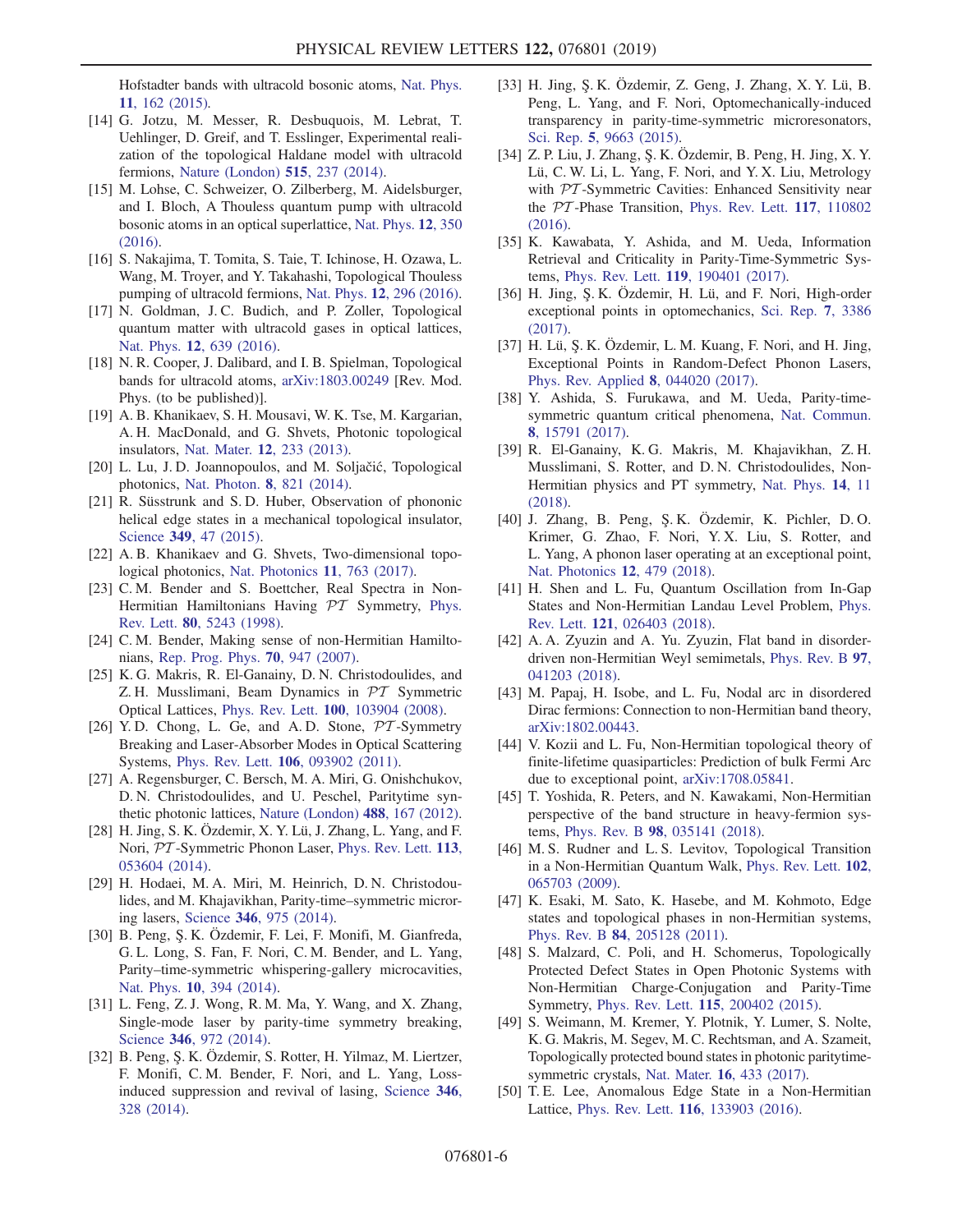- <span id="page-6-0"></span>[51] Y. Xu, S. T. Wang, and L. M. Duan, Weyl Exceptional Rings in a Three-Dimensional Dissipative Cold Atomic Gas, Phys. Rev. Lett. 118[, 045701 \(2017\).](https://doi.org/10.1103/PhysRevLett.118.045701)
- [52] D. Leykam, K. Y. Bliokh, C. Huang, Y. D. Chong, and F. Nori, Edge Modes, Degeneracies, and Topological Numbers in Non-Hermitian Systems, [Phys. Rev. Lett.](https://doi.org/10.1103/PhysRevLett.118.040401) 118[, 040401 \(2017\)](https://doi.org/10.1103/PhysRevLett.118.040401).
- <span id="page-6-7"></span>[53] H. Shen, B. Zhen, and L. Fu, Topological Band Theory for Non-Hermitian Hamiltonians, [Phys. Rev. Lett.](https://doi.org/10.1103/PhysRevLett.120.146402) 120, [146402 \(2018\).](https://doi.org/10.1103/PhysRevLett.120.146402)
- [54] V. M. Martinez Alvarez, J. E. Barrios Vargas, and L. E. F. Foa Torres, Non-Hermitian robust edge states in one dimension: Anomalous localization and eigenspace condensation at exceptional points, [Phys. Rev. B](https://doi.org/10.1103/PhysRevB.97.121401) 97, 121401 [\(2018\).](https://doi.org/10.1103/PhysRevB.97.121401)
- [55] G. Harari, M. A. Bandres, Y. Lumer, M. C. Rechtsman, Y. D. Chong, M. Khajavikhan, D. N. Christodoulides, and M. Segev, Topological insulator laser: Theory, [Science](https://doi.org/10.1126/science.aar4003) 359, [eaar4003 \(2018\).](https://doi.org/10.1126/science.aar4003)
- [56] M. A. Bandres, S. Wittek, G. Harari, M. Parto, J. Ren, M. Segev, D. N. Christodoulides, and M. Khajavikhan, Topological insulator laser: Experiments, Science 359[, eaar4005](https://doi.org/10.1126/science.aar4005) [\(2018\).](https://doi.org/10.1126/science.aar4005)
- <span id="page-6-1"></span>[57] H. Zhou, C. Peng, Y. Yoon, C. W. Hsu, K. A. Nelson, L. Fu, J. D. Joannopoulos, M. Soljačić, and B. Zhen, Observation of bulk Fermi arc and polarization half charge from paired exceptional points, [Science](https://doi.org/10.1126/science.aap9859) 359, 1009 [\(2018\).](https://doi.org/10.1126/science.aap9859)
- [58] X. Ye, Why does bulk boundary correspondence fail in some non-hermitian topological models, [J. Phys. Com](https://doi.org/10.1088/2399-6528/aab64a)mun. 2[, 035043 \(2018\).](https://doi.org/10.1088/2399-6528/aab64a)
- [59] M. Pan, H. Zhao, P. Miao, S. Longhi, and L. Feng, Photonic zero mode in a non-hermitian photonic lattice, [Nat. Commun.](https://doi.org/10.1038/s41467-018-03822-8) 9, 1308 (2018).
- [60] Z. Gong, Y. Ashida, K. Kawabata, K. Takasan, S. Higashikawa, and M. Ueda, Topological Phases of Non-Hermitian Systems, Phys. Rev. X 8[, 031079 \(2018\).](https://doi.org/10.1103/PhysRevX.8.031079)
- [61] Y. Chen and H. Zhai, Hall conductance of a non-Hermitian Chern insulator, Phys. Rev. B 98[, 245130 \(2018\)](https://doi.org/10.1103/PhysRevB.98.245130).
- [62] K. Kawabata, S. Higashikawa, Z. Gong, Y. Ashida, and M. Ueda, Topological unification of time-reversal and particle-hole symmetries in non-Hermitian physics, [Nat.](https://doi.org/10.1038/s41467-018-08254-y) Commun. 10[, 297 \(2019\)](https://doi.org/10.1038/s41467-018-08254-y).
- [63] F. K. Kunst, E. Edvardsson, J. C. Budich, and E. J. Bergholtz, Biorthogonal Bulk-Boundary Correspondence in Non-Hermitian Systems, [Phys. Rev. Lett.](https://doi.org/10.1103/PhysRevLett.121.026808) 121, 026808 [\(2018\).](https://doi.org/10.1103/PhysRevLett.121.026808)
- [64] K. Kawabata, Y. Ashida, H. Katsura, and M. Ueda, Paritytime-symmetric topological superconductor, [Phys. Rev. B](https://doi.org/10.1103/PhysRevB.98.085116) 98[, 085116 \(2018\).](https://doi.org/10.1103/PhysRevB.98.085116)
- <span id="page-6-2"></span>[65] S. Yao and Z. Wang, Edge States and Topological Invariants of Non-Hermitian Systems, [Phys. Rev. Lett.](https://doi.org/10.1103/PhysRevLett.121.086803) 121[, 086803 \(2018\)](https://doi.org/10.1103/PhysRevLett.121.086803).
- [66] S. Yao, F. Song, and Z. Wang, Non-Hermitian Chern Bands, Phys. Rev. Lett. 121[, 136802 \(2018\).](https://doi.org/10.1103/PhysRevLett.121.136802)
- [67] K. Kawabata, K. Shiozaki, and M. Ueda, Anomalous helical edge states in a non-Hermitian Chern insulator, Phys. Rev. B 98[, 165148 \(2018\).](https://doi.org/10.1103/PhysRevB.98.165148)
- [68] H. Wang, J. Ruan, and H. Zhang, Non-Hermitian nodalline semimetals, [arXiv:1808.06162.](http://arXiv.org/abs/1808.06162)
- [69] C. H. Lee and R. Thomale, Anatomy of skin modes and topology in non-Hermitian systems, [arXiv:1809](http://arXiv.org/abs/1809.02125) [.02125.](http://arXiv.org/abs/1809.02125)
- [70] Y. K. Bliokh, D. Leykam, M. Lein, and F. Nori, Topological non-Hermitian origin of surface Maxwell waves, [arXiv:1901.00346](http://arXiv.org/abs/1901.00346).
- [71] M. V. Berry, Physics of nonhermitian degenerecies, [Czech.](https://doi.org/10.1023/B:CJOP.0000044002.05657.04) J. Phys. 54[, 1039 \(2004\).](https://doi.org/10.1023/B:CJOP.0000044002.05657.04)
- [72] W. Heiss, The physics of exceptional points, [J. Phys. A](https://doi.org/10.1088/1751-8113/45/44/444016) 45, [444016 \(2012\).](https://doi.org/10.1088/1751-8113/45/44/444016)
- <span id="page-6-3"></span>[73] F. Zhang, C. L. Kane, and E. J. Mele, Surface State Magnetization and Chiral Edge States on Topological Insulators, Phys. Rev. Lett. 110[, 046404 \(2013\)](https://doi.org/10.1103/PhysRevLett.110.046404).
- <span id="page-6-4"></span>[74] W. A. Benalcazar, B. A. Bernevig, and T. L. Hughes, Quantized electric multipole insulators, [Science](https://doi.org/10.1126/science.aah6442) 357, 61 [\(2017\).](https://doi.org/10.1126/science.aah6442)
- [75] W. A. Benalcazar, B. A. Bernevig, and T. L. Hughes, Electric multipole moments, topological multipole moment pumping, and chiral hinge states in crystalline insulators, Phys. Rev. B 96[, 245115 \(2017\).](https://doi.org/10.1103/PhysRevB.96.245115)
- [76] J. Langbehn, Y. Peng, L. Trifunovic, F. von Oppen, and P. W. Brouwer, Reflection-Symmetric Second-Order Topological Insulators and Superconductors, [Phys. Rev. Lett.](https://doi.org/10.1103/PhysRevLett.119.246401) 119[, 246401 \(2017\)](https://doi.org/10.1103/PhysRevLett.119.246401).
- [77] F. K. Kunst, G. van Miert, and E. J. Bergholtz, Lattice models with exactly solvable topological hinge and corner states, Phys. Rev. B 97[, 241405 \(2018\)](https://doi.org/10.1103/PhysRevB.97.241405).
- [78] C. W. Peterson, W. A. Benalcazar, T. L. Hughes, and G. Bahl, A quantized microwave quadrupole insulator with topologically protected corner states, [Nature \(London\)](https://doi.org/10.1038/nature25777) 555[, 346 \(2018\)](https://doi.org/10.1038/nature25777).
- [79] M. Serra-Garcia, V. Peri, R. Süsstrunk, O. R. Bilal, T. Larsen, L. G. Villanueva, and S. D. Huber, Observation of a phononic quadrupole topological insulator, [Nature](https://doi.org/10.1038/nature25156) (London) 555[, 342 \(2018\)](https://doi.org/10.1038/nature25156).
- [80] Z. Song, Z. Fang, and C. Fang,  $(d 2)$ -Dimensional Edge States of Rotation Symmetry Protected Topological States, Phys. Rev. Lett. 119[, 246402 \(2017\).](https://doi.org/10.1103/PhysRevLett.119.246402)
- <span id="page-6-5"></span>[81] S. Imhof, C. Berger, F. Bayer, J. Brehm, L. W. Molenkamp, T. Kiessling, F. Schindler, C. H. Lee, M. Greiter, T. Neupert, and R. Thomale, Topolectrical-circuit realization of topological corner modes, Nat. Phys. 14[, 925 \(2018\)](https://doi.org/10.1038/s41567-018-0246-1).
- <span id="page-6-6"></span>[82] F. Schindler, A. M. Cook, M. G. Vergniory, Z. Wang, S. S. P. Parkin, B. A. Bernevig, and T. Neupert, Higherorder topological insulators, Sci. Adv. 4[, eaat0346 \(2018\).](https://doi.org/10.1126/sciadv.aat0346)
- [83] M. Ezawa, Magnetic second-order topological insulators and semimetals, Phys. Rev. B 97[, 155305 \(2018\).](https://doi.org/10.1103/PhysRevB.97.155305)
- [84] F. Schindler, Z. Wang, M. G. Vergniory, A. M. Cook, A. Murani, S. Sengupta, A. Y. Kasumov, R. Deblock, S. J. I. Drozdov, H. Bouchiat, S. Guron, A. Yazdani, B. A. Bernevig, and T. Neupert, Higher-order topology in Bismuth, Nat. Phys. 14[, 918 \(2018\).](https://doi.org/10.1038/s41567-018-0224-7)
- [85] X. Zhu, TunableMajorana corner states in a twodimensional second-order topological superconductor induced by magnetic fields, [Phys. Rev. B](https://doi.org/10.1103/PhysRevB.97.205134) 97, 205134 [\(2018\).](https://doi.org/10.1103/PhysRevB.97.205134)
- [86] J. Noh, W. A. Benalcazar, S. Huang, M. J. Collins, K. P. Chen, T. L. Hughes, and M. C. Rechtsman, Topological protection of photonic mid-gap defect modes, [Nat. Pho](https://doi.org/10.1038/s41566-018-0179-3)tonics 12[, 408 \(2018\)](https://doi.org/10.1038/s41566-018-0179-3).